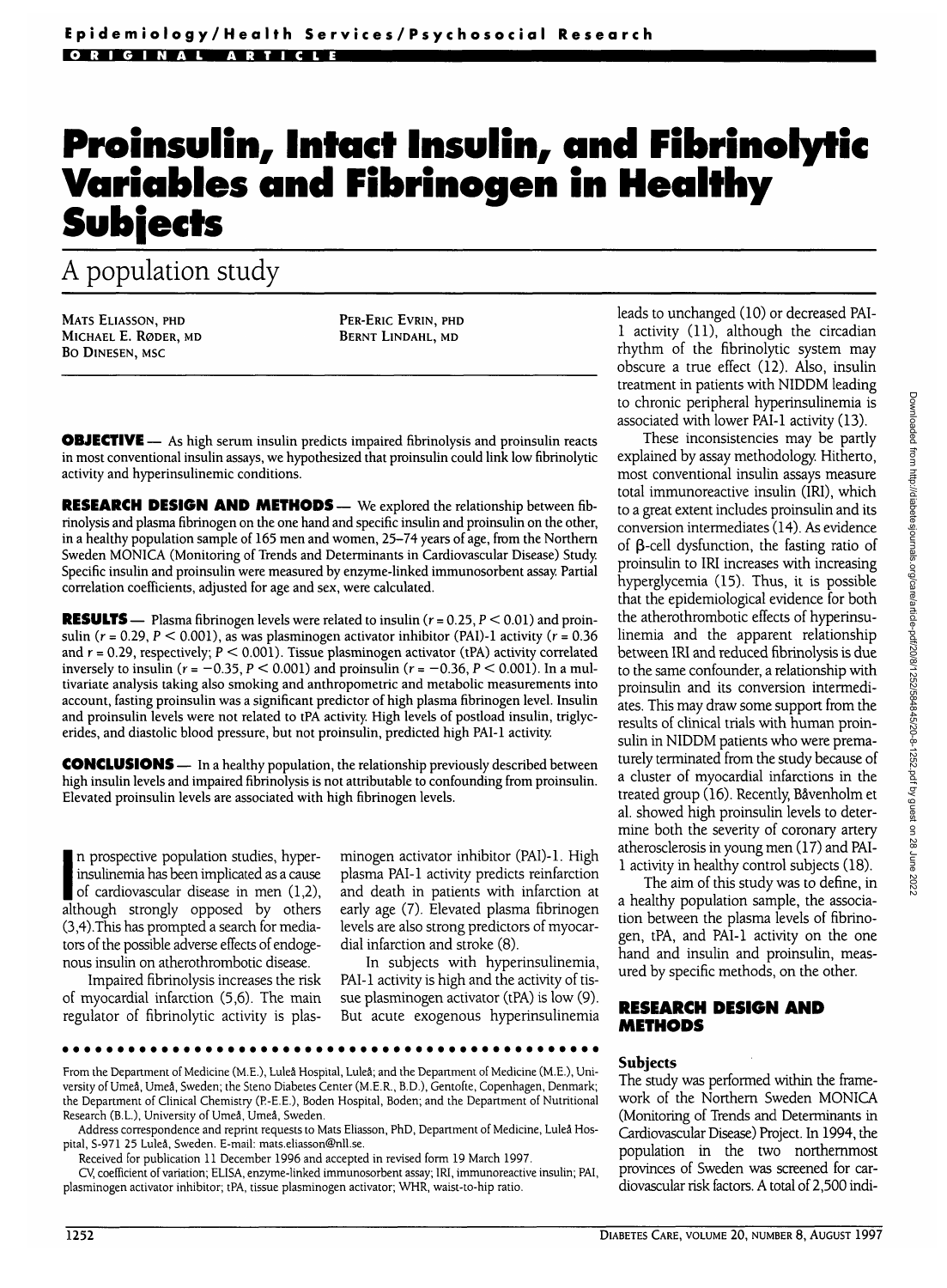|                | Fasting insulin                | 2-h insulin           | Fasting proinsulin  | 2-h proinsulin        |
|----------------|--------------------------------|-----------------------|---------------------|-----------------------|
| Fibrinogen     | $0.25(0.10-0.39)$ <sup>+</sup> | $0.20(0.04 - 0.34)^*$ | $0.29(0.14 - 0.42)$ | $0.23(0.08 - 0.38)$ t |
| tPA activity   | $-0.35(0.21-0.48)$             | $-0.30(0.16-0.44)$    | $-0.36(0.21-0.48)$  | $-0.33(0.18-0.46)$    |
| PAI-1 activity | $0.36(0.22 - 0.49)$            | $0.37(0.23 - 0.50)$ † | $0.29(0.14-0.42)$   | $0.35(0.21 - 0.48)$   |

**Table 1—***Partial correlations of concentrations of insulin and proinsulin in 165 healthy subjects, 25-74 years of age, to plasma fibrinogen and fibrinolytic variables, adjusted for age and sex*

Data are partial correlation coefficients (95% CI). \*  $P < 0.05$ ;  $\uparrow P < 0.01$ ;  $\uparrow P < 0.001$ .

viduals in the 25-74 year age range were randomly selected and invited by mail (from a total population of 367,000 in this age range). In total, 1,921 subjects participated in the study (76.8%). Initially, in this study, the 226 subjects who were sampled between 7:00 and 9:00 A.M. were included. After an overnight fast, a 75-g oral glucose tolerance test was performed. Five subjects (2.2%) were found to have previously unknown diabetes, and 14 (6.2%) subjects had impaired glucose tolerance. These 19 subjects were studied separately. Thereafter, subjects who were pregnant, had diabetes or a history of myocardial infarction or stroke, or were using estrogen replacement therapy, oral contraceptives, or antihypertensive agents were excluded. Complete data sets were available in 85 men and 80 women. Sampling procedures have been described previously (12).

#### **Methods**

Insulin was measured by enzyme-linked immunosorbent assay (ELISA) without cross-reactivity to human proinsulin (19). Split(32-33)- and des(31,32)-proinsulin do not react, whereas split(65-66)- and des(64,65)-proinsulin cross-react with an efficiency of 30 and 63%, respectively, on a molar basis. The detection limit was 5 pmol/1, and the working range was 5-600 pmol/l. Interassay coefficients of variation  $(CV)$  were 5-6% at 80-350 pmol/l and 11% at 30 pmol/1. Proinsulin immunoreactivity was measured by ELISA with a detection limit of 0.25 pmol/l and a working range of  $0.25-100$  pmol $/1$  (20). The four major proinsulin conversion intermediates reacted 65-99% on a molar basis. C-peptide and insulin did not react. Interassay CVs were 6-7% at 5-30 pmol/1.

Plasma fibrinogen determinations were performed by a functional kinetic method (Fibrinogen Kinetic, Boehringer Mannheim, Indianapolis, IN) using a Hitachi 717 analyzer. The between-assay CV was 3.7%. A freeze-dried fibrinogen standard (21) with an assigned value of 2.4  $g/l$  was analyzed eight times with a mean value of 2.36 g/1.

tPA and PAI-1 activity were determined by chromogenic assays: Spectrolyse/fibrin and Spectrolyse/pl kit, respectively (Biopool, Umeå, Sweden) (12). The interassay CV for tPA activity was 16% and for PAI-1 activity 11%.

#### **Statistics**

Means (geometric for transformed values) and standard deviations or 95% CI are presented. All the main study variables were positively skewed and, therefore, (In) transformed values were used. Partial (Pearsons) correlations were calculated, adjusted for age and sex. Multiple linear regression analysis was performed by a stepwise method. Two-tailed tests were used and, because of the multiple comparisons in partial correlation analysis, significance levels >0.01 were considered insignificant. The program SPSS for Windows 6.1 was used (Chicago, IL).

**RESULTS** — The mean age of the participants was  $48.0 \pm 14.0$  years and their mean BMI was  $25.4 \pm 3.9$  kg/m<sup>2</sup>. Mean fasting insulin was 35.8 pmol/l (95% CI  $32.7-39.1$ ) and proinsulin 6.9 pmol $\lambda$  (95%) CI 6.3-7.5). The average plasma fibrinogen

level was 3.47 g/1 (95% CI 3.35-3.59). Both fasting and postload levels of insulin and proinsulin correlated with fibrinogen levels (Table 1; Fig. 1). In a linear regression analysis, age, BMI, cigarette smoking, female sex, and fasting proinsulin were the significant predictors of high plasma fibrinogen levels and explained 32% of the variance in fibrinogen levels. Neither waist-to-hip ratio (WHR), blood pressure, cholesterol, HDL cholesterol, nor insulin contributed to this model. The partial regression coefficient for (ln)proinsulin on (ln)fibrinogen was 0.065  $(95\% \text{ CI } 0.006 - 0.123, P = 0.031).$ 

Mean tPA activity was 0.58 lU/ml (95% CI 0.52-0.65). All (pro)insulin measurements correlated inversely with tPA activity (Table 1). In a linear regression analysis, low tPA activity was independently predicted by high BMI and triglyceride levels, while increasing age predicted higher tPA activity, which could explain 31% of the variability of tPA activity. Neither insulin and proinsulin, sex, WHR, blood pressure, nor HDL cholesterol contributed significantly to the model.

Mean PAI-1 activity was 7.6 U/ml (95% CI 6.3-9.0). Both fasting and post-



**Figure 1**—*Relationship between plasma fibrinogen levels and fasting proinsulin levels in 165 randomly selected healthy men and women, 25-74 years of age, in the Northern* Sweden MONICA Study.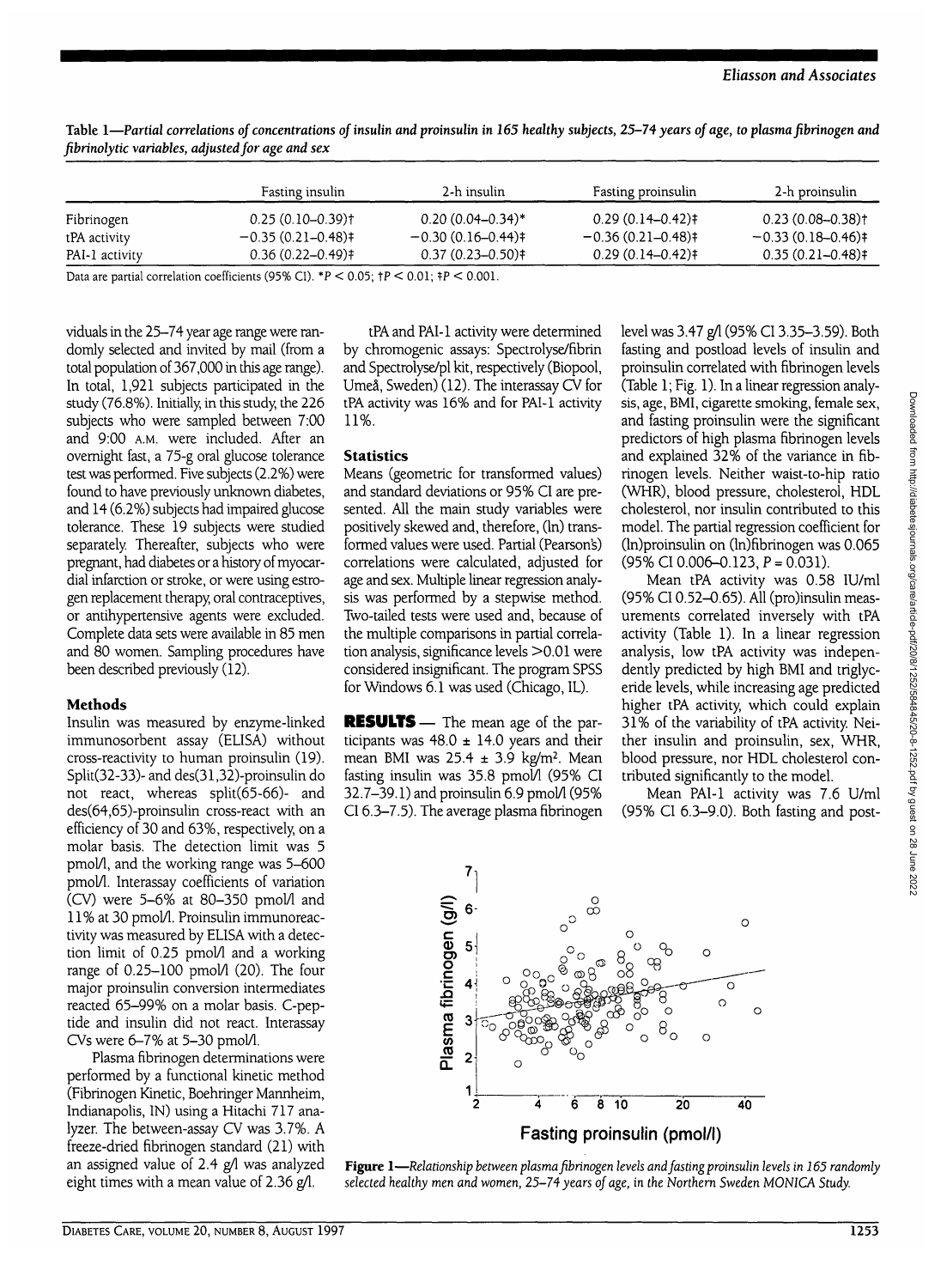load insulin and proinsulin correlated significantly with PAI-1 activity (Table 1). In a multiple regression analysis, high PAI-1 activity was predicted by high levels of triglycerides, postload insulin, diastolic blood pressure, and age (negatively). This model explained 29% of the variability in PAI-1 activity. Neither fasting insulin nor proinsulin levels were significant predictors of PAI-1 activity in this model.

The 19 subjects with impaired glucose tolerance or previously unknown diabetes had high insulin and proinsulin levels, 66 pmol/1 (95% CI 51-85) and 14.4 pmol/1 (95% CI 10.4-20.0), respectively. Fasting insulin correlated with fibrinogen  $(r = 0.61)$ , 95% CI 0.22-0.83, P = 0.009), but not significantly with PAI-1 ( $r = 0.39$ , 95% CI  $-0.09$  to 0.7,  $P = 0.1$ ). High proinsulin levels were insignificantly associated with higher plasma fibrinogen levels ( $r = 0.58$ , 95% CI 0.17-0.82, P = 0.014), but stronger to low tPA activity  $(r = -0.64; 95\% \text{ CI})$  $-0.26$  to  $-0.84$ ,  $P = 0.006$ ) and high PAI-1 activity ( $r = 0.68$ , 95% CI 0.32–0.87,  $P =$ 0.003).

**CONCLUSIONS—** This is the first report regarding intact insulin and proinsulin and their relationship with fibrinolytic activity in a randomly selected healthy population sample, including women and a wide age range. Elevated levels of insulin and proinsulin were associated with higher levels of fibrinogen and PAI-1 activity and lower tPA activity, implicating a prothrombotic and hypofibrinolytic condition. Our results indicate that in a healthy population, the link between elevated insulin levels and high PAI-1 activity is attributable to that part of insulin-like immunoreactive substance that is true insulin and is not explainable by the cross-reaction by the immunoreactivity of proinsulin or its conversion intermediates in conventional IRI assay.

Only recently have more specific methods been able to show high proinsulin levels and proinsulin-to-IRI ratios in NIDDM subjects (15,22), and we found the proinsulin-to-IRI ratio to correlate strongly with the degree of  $\beta$ -cell dysfunction in NIDDM (15). Proinsulin and its conversion intermediates show stronger correlations than insulin itself with cardiovascular risk factors in subjects with normal glucose tolerance  $(23,24)$  and in NIDDM  $(25)$ . We found proinsulin levels to be an independent predictor of increased plasma fibrinogen concentrations. These results corroborate a recent population study from the Yudkin group (23). In young men with myocardial infarction, des(31,32)-proinsulin concentrations accounted for clinically important variations in plasma fibrinogen level (18). Insulin does not increase fibrinogen synthesis in cell cultures (26), but it has been proposed that the increased nonesterified fatty acids release seen in subjects with insulin resistance would stimulate hepatic fibrinogen synthesis (27).

The present study shows an association between high intact insulin and proinsulin concentrations and fibrinolytic variables, which has not previously been shown in the general population. Although strong relationships were found between PAI-1 activity and insulin and its propeptides in young nondiabetic men with and without coronary artery disease, these were no longer significant after taking age, BMI, and lipid levels into account (18). In contrast, in patients with myocardial infarction, Gray et al. (28) found considerably stronger relations between PAI-1 and insulin propeptides than with insulin. Our hyperinsulinemic subset of subjects with impaired glucose tolerance or unknown diabetes showed much higher correlations between proinsulin and PAI-1, than between intact insulin and PAI-1, although this should be judged with caution due to the small numbers. In NIDDM patients, only split (32-33)-proinsulin was correlated with high PAI-1 activity (25).

Both insulin and proinsulin stimulates PAI-1 synthesis and release from human hepatocytes (26,29) and porcine endothelial cells (30). In rabbits, PAI-1 activity increased in response to insulin and proinsulin infusions (31). In a recent study, no effects of insulin or proinsulin were seen on PAI-1 synthesis by endothelial cells, and the proinsulin-mediated PAI release from hepatic cells was only 2-4% of the insulins' effect (32). Thus, the role of insulin-like molecules in the regulation of fibrinolysis is far from settled.

In conclusion, the relation between high PAI-1 activity and hyperinsulinemia in a healthy population is not attributable to confounding from cross-reactivity with proinsulin. Proinsulin may be important for the development of increased fibrinogen levels with subsequent higher cardiovascular risk.

**Acknowledgments**— The Northern Sweden MONICA project is supported by Swedish Medical Research Council, the Swedish Public Health Institute, and the Norrbotten and Vasterbotten Local Health Care Authorities. Michael Røder was supported by grants from the American Diabetes Association, the Danish Medical Research Council, and the Bernhard and Marie Klein Foundation.

We are indebted to Susanne Kjellberg, Steno Diabetes Center, for performing the measurements of insulin and proinsulin and to Sven-Olof Fredriksson, Boden Hospital, for the measurements of fibrinogen, tPA, and PAI-1. Aage Velund, Novo Nordisk A/S, provided statistical advice.

## **References**

- 1. Pyorala K, Savolainen E, Kaukola S, Haapakoski J: Plasma insulin as coronary disease risk factor: relationship to other risk factors and predictive value during a 9 1/2-year follow-up of the Helsinki Policemen Study population. *Ada Med Scand* 710:28-52,1985
- 2. Després J-P, Lamarche B, Mauriège P, Cantin B, Dagenais GR, Moorjani S, Lupien P-J: Hyperinsulinemia as an independent risk factor for ischemic heart disease. N Engl J *Med* 33:952-957, 1996
- 3. Ferrara A, Barret-Connor EL, Edelstein SH: Hyperinsulinemia does not increase the risk of fatal cardiovascular diseases in elderly men or women without diabetes: the Rancho Bernardo Study, 1984-1991. *Am] Epidemiol* 140:857-869, 1994
- 4. Yarnell JWG, Sweetnam PM, Marks V, Teale JD, Bolton CH: Insulin in ischaemic heart disease: are associations explained by triglyceride concentrations? The Caerphilly Prospective Study *Br Heart]* 71:293-296, 1994
- 5. Meade TW, Ruddock V, Stirling Y, Chakrabarti R, Miller GJ: Fibrinolytic activity, clotting factors, and long-term incidence of ischaemic heart disease in the Northwick Park Heart Study. *Lancet* 342:1076-1079, 1993
- 6. Meade TW, Cooper JA, Chakrabarti R, Miller GJ, Stirling Y, Howarth DJ: Fibrinolytic activity and clotting factors in ischaemic heart disease in women. *BMJ* 312:1581,1996
- 7. Malmberg K, Bavenholm P, Hamsten A: Clinical and biochemical factors associated with prognosis after myocardial infarction at a young age. *J Am Coll Cardiol* 24:592- 599, 1994
- 8. Ernst E, Resch KL: Fibrinogen as a cardiovascular risk factor: a meta-analysis and review of the literature. *Ann Intern Med* 118:956-963, 1993
- 9. Eliasson M, Asplund K, Evrin P-E, Iindahl B, Lundblad D: Hyperinsulinemia predicts low tissue plasminogen activator activity in a healthy population: the Northern Sweden MONICA Study. *Metabolism* 43:1579- 1586,1994
- 10. Vuorinen-Markkola H, Puhakainen I, Yki-Jarvinen H: No evidence for short-term